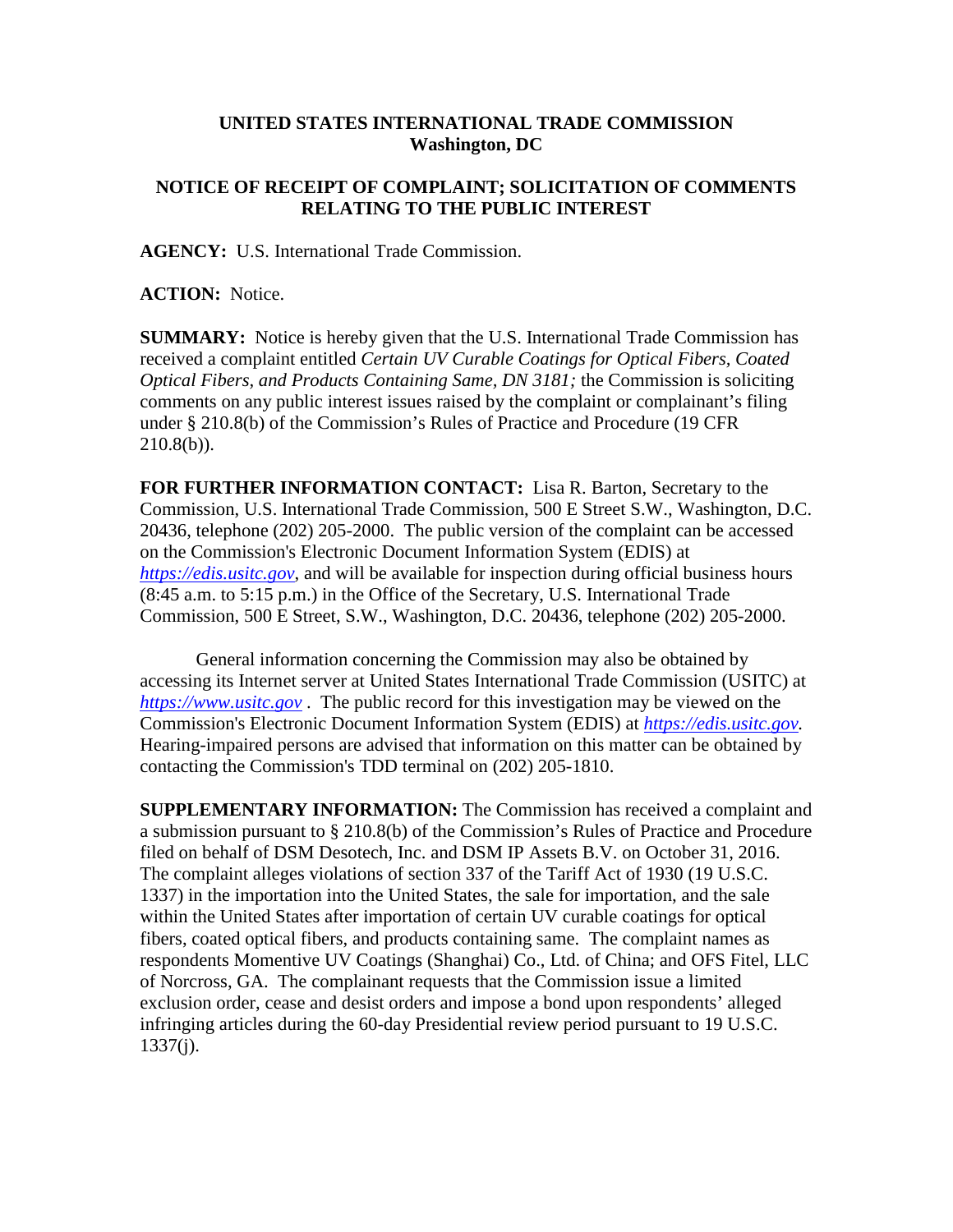Proposed respondents, other interested parties, and members of the public are invited to file comments, not to exceed five (5) pages in length, inclusive of attachments, on any public interest issues raised by the complaint or § 210.8(b) filing. Comments should address whether issuance of the relief specifically requested by the complainant in this investigation would affect the public health and welfare in the United States, competitive conditions in the United States economy, the production of like or directly competitive articles in the United States, or United States consumers.

In particular, the Commission is interested in comments that:

- (i) explain how the articles potentially subject to the requested remedial orders are used in the United States;
- (ii) identify any public health, safety, or welfare concerns in the United States relating to the requested remedial orders;
- (iii) identify like or directly competitive articles that complainant, its licensees, or third parties make in the United States which could replace the subject articles if they were to be excluded;
- (iv) indicate whether complainant, complainant's licensees, and/or third party suppliers have the capacity to replace the volume of articles potentially subject to the requested exclusion order and/or a cease and desist order within a commercially reasonable time; and
- (v) explain how the requested remedial orders would impact United States consumers.

Written submissions must be filed no later than by close of business, eight calendar days after the date of publication of this notice in the *Federal Register*. There will be further opportunities for comment on the public interest after the issuance of any final initial determination in this investigation.

Persons filing written submissions must file the original document electronically on or before the deadlines stated above and submit 8 true paper copies to the Office of the Secretary by noon the next day pursuant to  $\S 210.4(f)$  of the Commission's Rules of Practice and Procedure (19 CFR 210.4(f)). Submissions should refer to the docket number ("Docket No. 3181") in a prominent place on the cover page and/or the first page. (*See* Handbook for [Electronic Filing Procedures](http://www.usitc.gov/secretary/fed_reg_notices/rules/handbook_on_electronic_filing.pdf), *Electronic Filing Procedures*<sup>[1](#page-1-0)</sup>). Persons with questions regarding filing should contact the Secretary (202-205-2000).

Any person desiring to submit a document to the Commission in confidence must request confidential treatment. All such requests should be directed to the Secretary to the Commission and must include a full statement of the reasons why the Commission

 $\overline{a}$ 

<span id="page-1-0"></span><sup>1</sup> Handbook for Electronic Filing Procedures: *[https://www.usitc.gov/documents/handbook\\_on\\_filing\\_procedures.pdf](https://www.usitc.gov/documents/handbook_on_filing_procedures.pdf)*